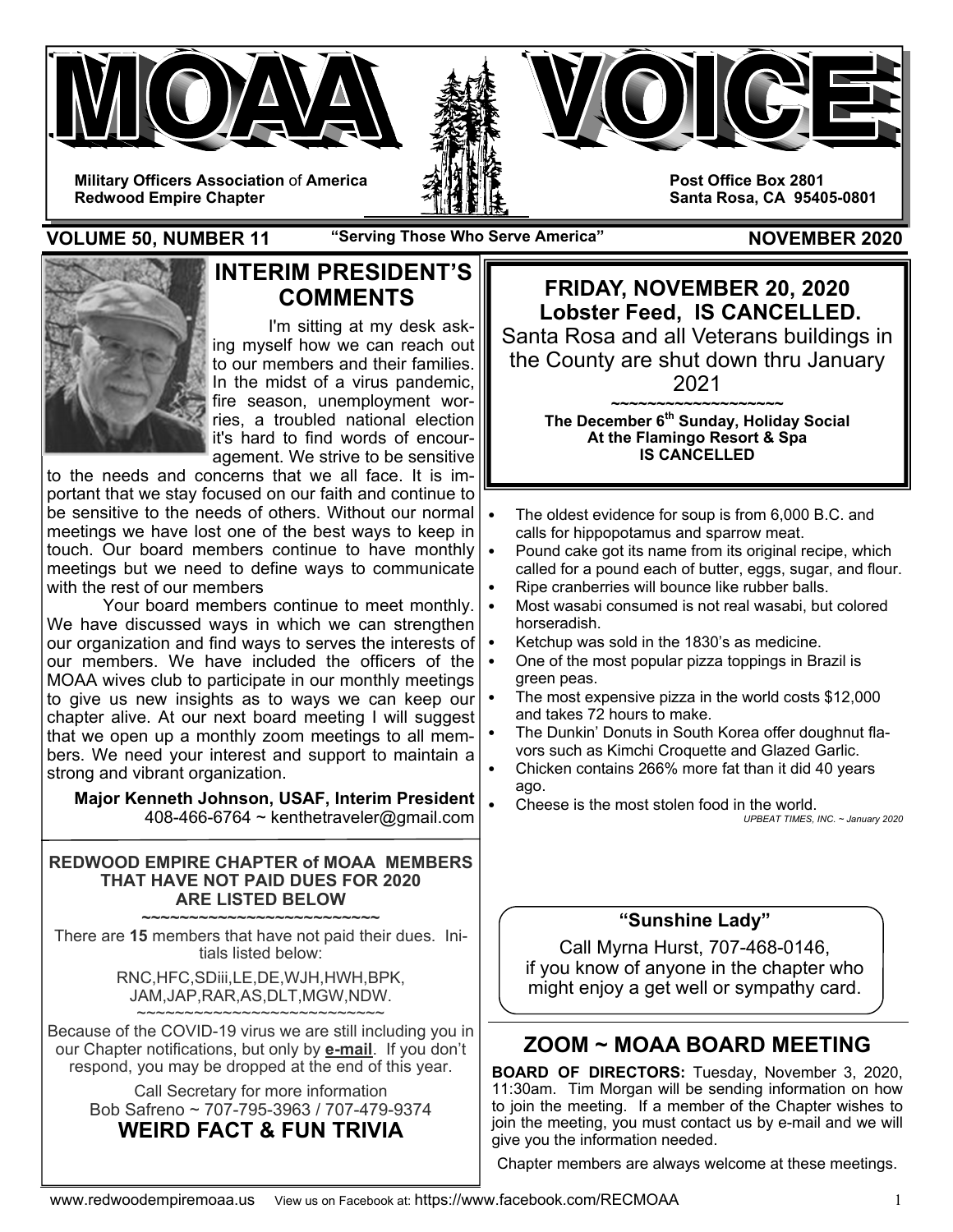# **Legislative Affairs – November 2020 PLEASE VOTE!**

## **LEGISLATION:**

## **Federal**

**Arlington National Cemetery.** As a reminder, **Public Comment Period** continues on Proposed Arlington Eligibility Changes until November 16, 2020. The proposal up for comment would dramatically reduce the number of people who qualify for in-ground burial, forcing many families to change long-held plans. If you are concerned or know someone who may be impacted by the rule please help them get the word out. You have a couple of ways to make you feelings known: First, go the MOAA website – moaa.org/ ANC 2020 to make a comment on the Federal Register or, secondly, use the MOAA website to send your feeling to your Congresspersons or Senators. Comments must be made before November 16, 2020 for the Federal Register while letters to Congress may be later. MOAA has letters already to be sent which may include your specific requests..

**Make Your Voice Heard = Second Posting.** Because the NDAA is still in limbo as the House and Senate work out their differences, it is vitally important for our voices be heard. Once more, I ask that you go to the MOAA website, search Legislative Updates, and "Take Action" as shown. It's easy and effective. The proposed letters are already prepared and will be automatically sent to your Congressperson or Senator. As former Senator Barbara Boxer once said, "They look at the quantity not necessarily the quality." Follows are some of the issues which need to be supported. THERFORE, IF YOU SENT A LET-TER TO THEM LAST MONTH, DO IT AGAIN! IF NOT, DO IT NOW1

> **1. Toxic Exposure and Access to VA Benefits** The Senate version includes an amendment, put forward by Sen. Jon Tester (D-Mont.) and passed Wednesday afternoon, which would add bladder cancer, hypothyroidism, and Parkinson's-like symptoms to the list of veterans' diseases associated with exposure to Agent Orange. Unfortunately, the House NDAA does not include a similar amendment

**2. Commissary-Exchange Merger** The House version of the NDAA seeks an updated business case analysis for the Defense Resale Enterprise's proposal to consolidate the commissaries and exchanges after the Government Accountability Office (GAO) found significant problems in the proposed merger. Unfortunately, the Senate version stayed silent on this issue. MOAA is focusing its efforts on the Senate to ensure the House language is adopted in conference**.** 

**3. S. 4166 - Ensuring Survivors Benefits.** On July 2, 2020, Senators Kyrsten Sinema  $\overline{(AZ)}$  and Senator Thom Tillis (NC) introduced S. 4166, the Ensuring Survivors Benefits during COVID-19 Act, which would address this issue by requiring the Department of Veterans Affairs seek a medical opinion in the case of any veteran who has a service-connected condition and who passes away due to the coronavirus. This medical opinion could be crucial in obtaining survivors' benefits. This legislation would ensure adequate compensation to the survivors of veterans whose deaths are held to be service connected.

**4. H.R. 5995 and S. 3393 Concurrent Receipt:** These two bills will provide for concurrent receipt of retired pay for those disabled due to combat wounds suffered before reaching normal retirement at 20 years.

#### **State:**

Well, the election is basically over, let's see how this grab box plays out! PRAY!

V**ern McNamee, Legislative Chair** 

## **Redwood Empire Chapter member CPT WILLIAM ANDERSON, USA**

**Is offering his service to members and veterans in need** 

 He realizes that the country is presently going through a rough time, because of the present COVID-19 virus and shelter in place, there are a lot of people with many different needs. He is offering to our members and any veterans organizations his help.

 As a landlord he can repair many house issues for our their members. **FREE!** They only need to pay for parts.

 He can transport supplies. He lives in Santa Rosa. He owns 46 properties in this state alone and is his own maintenance service. He does many kinds of things.

 Anyone can call him and he will give you more details.

Call: William Anderson at 707-331-0366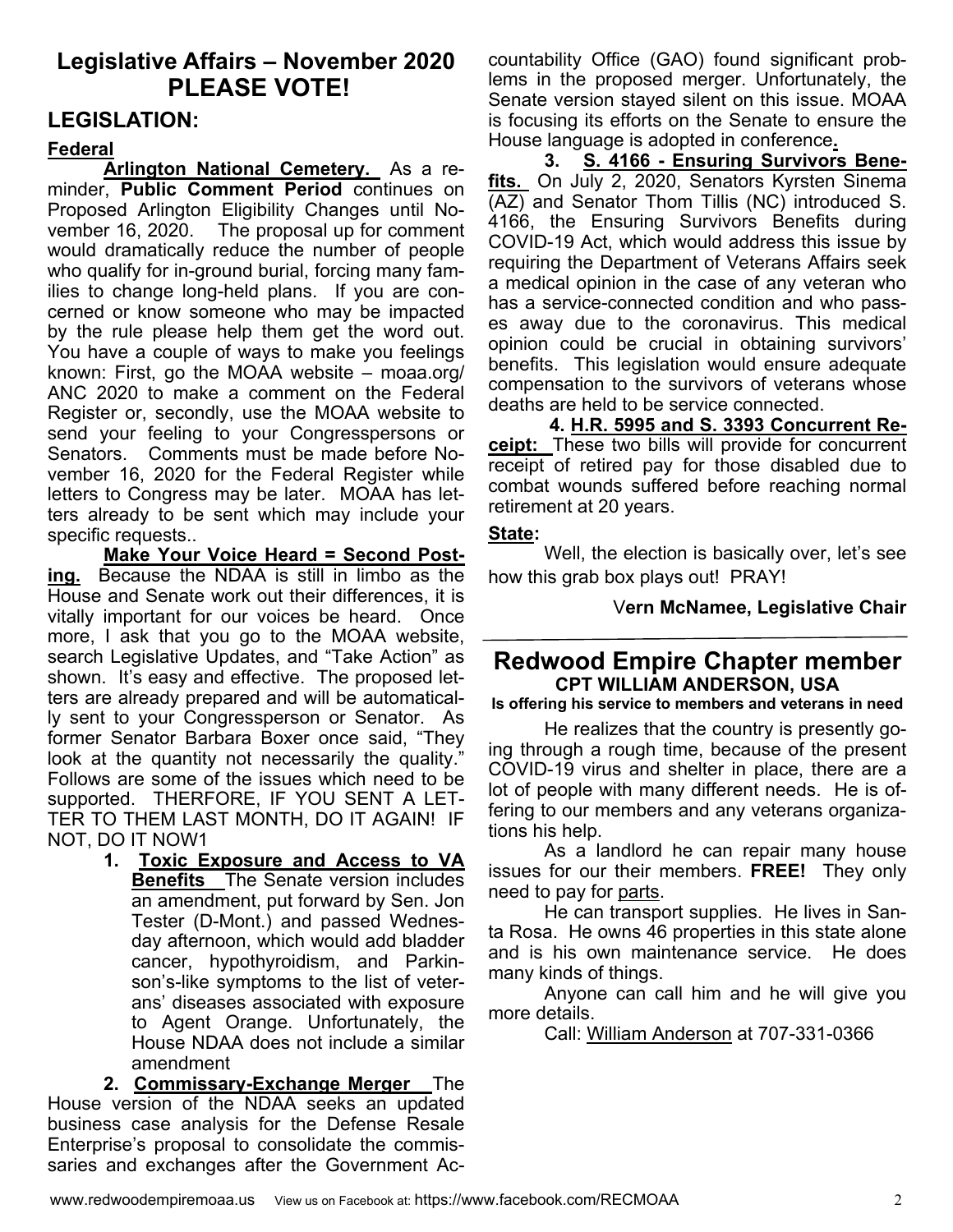

*Editor's note: This article by Bing Xiao originally appeared on Military.com, a leading source of news for the military and veteran community.*

 The military is ditching flimsy laminated paperbased ID cards for military retirees and dependents for an all-new card system: the Next Generation Uniform Services Identification Card.

 According to a Defense Department announcement published Monday, the cards, which represent the first ID update for these military communities since 1993, will be more durable and more closely resemble the Common Access Cards, or CACs, used by activeduty troops and DoD civilians.

 The new IDs are already in circulation: the military quietly began issuing them to retirees, reservists and dependent military family members July 31 at a few ID card facilities, according to the DoD release.

 The new USID cards are enhanced with an updated design and security features to deter counterfeiting and fraud, Michael Sorrento, director of the Defense Manpower Data Center, said in a statement.

 To date, only about 20 Real-Time Automated Personnel Identification Card System (RAPIDS) sites now offer the new cards; other sites await equipment upgrades in order to make them. All DoD USID card facilities are set to offer the IDs by December 2020, according to the release. The complete transition to new USID cards is targeted for January 2026.

 This transition doesn't affect current card expiration dates and doesn't change the populations who are

eligible to get the current USID cards.

 In addition to dependents of active-duty troops and reservists and retirees and their dependents, those eligible for these DoD-recognized IDs include Medal of Honor recipients and their dependents and 100% disabled veterans and their dependents, among others. A full list of eligible groups can be found here. The cards facilitate access to military bases and to other exclusive facilities, such as commissaries and exchanges.

 The COVID-19 pandemic has complicated the rollout of the new cards.

 Sorrento advised that it would be better to wait to get the new card until next summer unless the holder's current one is expired. Applicants should call ahead for appointments to get the new USID cards.

 In April, Pentagon officials announced that dependent and retiree cards set to expire in 2020 would be automatically extended through September in light of the pandemic, and changed policy to allow some ID updates and new enrollments to be done by mail.

 DoD is further developing the ID card process, Sorrento said in the release, and eyeing changes such as a mail-in ID process with online vetting, eliminating the requirement to apply in person at a RAPIDS site.